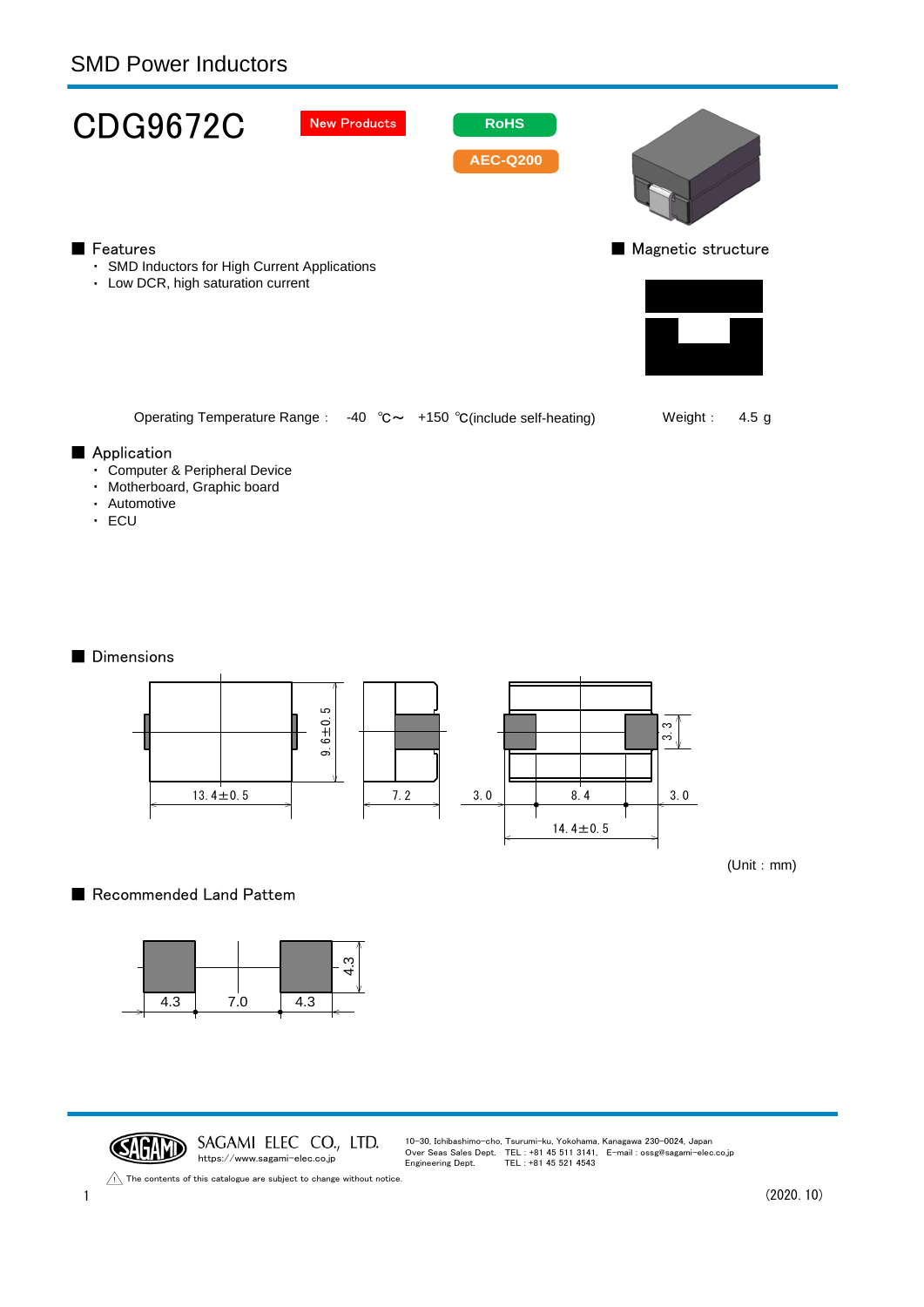#### ■ Specifications

| SAGAMI Part No. | Inductance | <b>DCR Resistance</b> | Rated current     |                   |
|-----------------|------------|-----------------------|-------------------|-------------------|
|                 |            |                       | DC saturation     | Teperature rise   |
|                 |            |                       | allowable current | allowable current |
|                 | (nH)       | $(m\Omega)$           | (A)               | (A)               |
|                 |            |                       |                   |                   |
| CDG9672C-R20M   | 200 ±20%   | 0.270                 | 92.7              | 48.9              |
| CDG9672C-R39M   | 390 ±20%   | 0.270                 | 45.7              | 48.9              |
| CDG9672C-R59M   | 590 ±20%   | 0.270                 | 29.1              | 48.9              |
|                 |            |                       |                   |                   |
|                 |            |                       |                   |                   |
|                 | ۰          |                       |                   |                   |
|                 |            |                       |                   |                   |
|                 |            |                       |                   |                   |
|                 |            |                       |                   |                   |
|                 | -          |                       |                   |                   |

・Inductance Measuring Condition : 100kHz,1V

・Rated current : DC saturation allowable current or Temperature rise allowable current,whichever is smaller.

1.DC saturation allowable current

2.Temperature rise allowable current  $\qquad \qquad : A$  rise in temperature of core surface is 40°C : value of inductance decrease 20%



The contents of this catalogue are subject to change without notice.